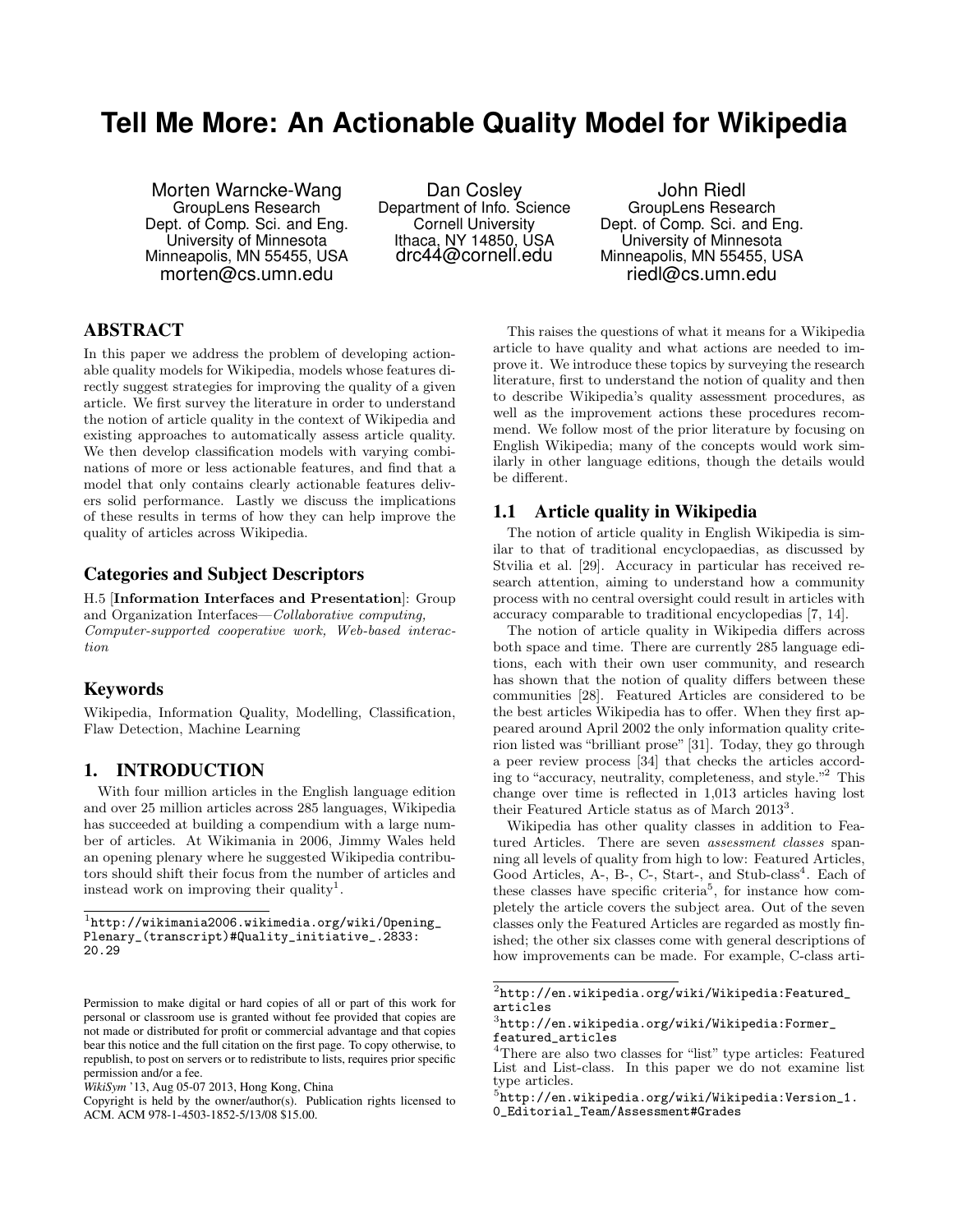cles have the following suggestion: "Considerable editing is needed to close gaps in content and solve cleanup problems."

Complementing the quality assessment classes, Wikipedia has also developed a set of templates for flagging articles having specific flaws, such as "this Wikipedia page is outdated" or "does not cite any references or sources". Unlike assessment classes, which provide explicit ratings of article quality with implicit suggestions for improvement, these templates explicitly express specific needed improvements that in turn implicitly describe a notion of article quality.

Our goal in this paper is to combine these two types of article quality labelling, by creating what we call an "actionable" quality model for the English Wikipedia. Such a model would both accurately assess article quality, and, through the features included in the model, explicitly indicate which aspects of the article need improvement.

## 1.2 Assessing quality

The research literature has both examples of studies looking at more general notions of quality (e.g., how collaboration leads to quality articles) and at specific features that make it possible to distinguish between high and low quality articles taken from the seven assessment classes (typically Featured Articles and Stub- or Start-class). We organise our review by whether the cited paper primarily describes editor- or article-based approaches, although some of them combine elements of both. We also discuss potential use cases that each approach might support.

#### *1.2.1 Editor-based assessment*

Editor-based approaches primarily investigate properties of the editors, for instance how much experience an editor has, in order to understand how those properties affect article quality.

Studies on editor diversity have looked at how the composition of editor experience, skills and knowledge, and coordination between editors determines article quality. For instance it has been shown that high quality articles have a large number of editors and edits, with intense cooperative behaviour [37]. Kittur and Kraut confirmed those results and refined them by discovering that article quality increases faster when a concentrated group of editors work together [20]. In that situation, explicit coordination by communicating on an article's talk page<sup>7</sup> is associated with a positive effect on quality. Arazy and Nov investigated further and found that editor concentration does not have a direct effect on article quality; instead it is indirect through editor coordination [4]. They also reported that article quality was directly affected by the article being edited by a diverse set of editors where at least some of them have a lot of Wikipedia experience. Lastly, Liu and Ram found that the different types of work editors do, as well as how they collaborate, affect article quality [22].

Editors' reputation, or history of making useful contributions, also affects article quality. Generally, research has calculated reputation or value metrics based on survival of article text on the word, paragraph, or revision level [1, 15, 32]. When looking at German Wikipedia, Stein and Hess found that editor reputation affected article quality from the first edit [27]. Similarly for English Wikipedia, Nemoto et al. found that articles started by editors with high social capital more quickly reached high quality status [24].

Research has also studied article editor networks, using the connections between editors and articles in order to understand how those connections affect quality. Brandes et al. and Wang and Iwaihara add several features describing editor activity to the edges in a network graph of an article and show that it is possible to predict article quality using statistics from this graph [6, 35]. A graph combining editors and articles was used by Wu et al., from which they mined certain network edge patterns between editors and articles, called motifs. They showed that the motifs could be used to predict article quality with comparable performance to other approaches [39].

These editor-based assessments help researchers understand how characteristics of articles and editors correspond to effective collaboration and could be used to study the overall quality of Wikipedia and how it has changed over time. They might also be directly useful for quality assessment work in Wikipedia, helping assessors find articles that are misclassified or that might be candidates for developing into Good or Featured Articles.

#### *1.2.2 Article-based assessment*

Editor-based metrics, though useful for modelling article quality, do not lead to directly actionable results. Knowing that editor diversity leads to higher article quality suggests that a user should look to collaborate with other editors with certain skills or experience levels, but does not explain how to create collaborations with those editors. Approaches that look at characteristics of articles (such as length) might be more useful for suggesting specific improvements that individual editors can make.

Wöhner and Peters investigated the life cycle of articles and found that high quality articles have an edit pattern that is distinctly different from low quality articles [38]. A shift to high quality happens in a burst, suggesting the shift requires a coordinated effort, as previously discussed when looking at editor diversity [20, 37].

Looking instead at article content, research has found that metrics describing the writing style of an article, for instance the variety of words used, correlates with quality [21, 40]. However, research has also shown that simply measuring the amount of content in the article by counting the number of words dominates when it comes to predictive power [5, 17, 38], suggesting that what Wikipedia articles mostly need to improve in quality is more content.

Some researchers use combinations of features describing the article's content as well as who edited it. Stvilia et al. mapped features from the information quality literature onto Wikipedia articles in a model combining aspects of authority/reputation and content that had good performance in distinguishing between Featured and Random articles [30]. Dalip et al. surveyed existing literature to collect a large number of features describing the article's content and other attributes of the article (e.g., average edits per day, or number of links from other articles) [16]. They found that the features describing the article's content (amount of content and writing style) were best able to distinguish between articles sampled from all assessment classes.

 $^6$ http://en.wikipedia.org/wiki/Wikipedia:Template\_ messages/Cleanup

<sup>7</sup>A separate page for discussion of issues with the article.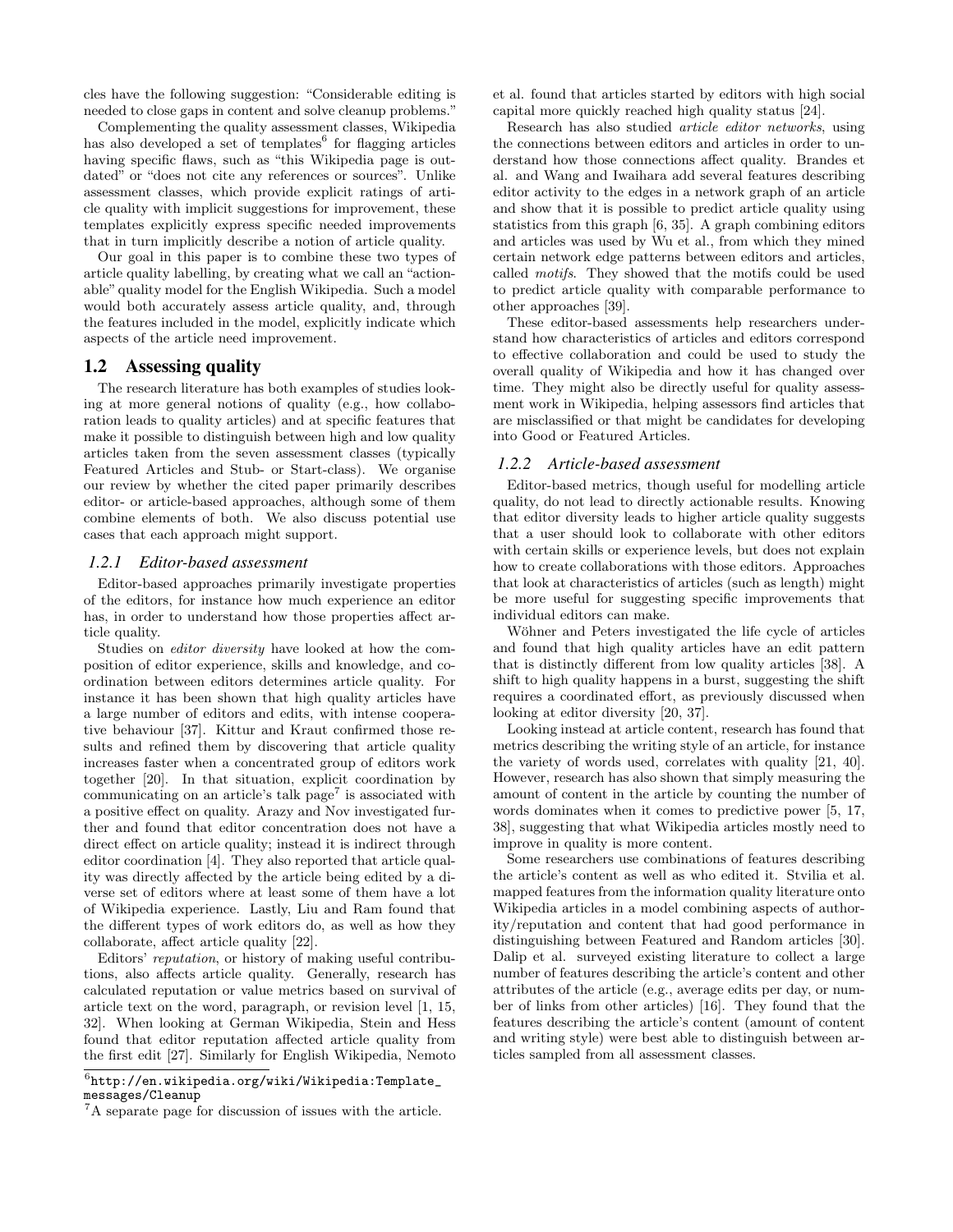## 1.3 Automatically detecting article flaws

As mentioned earlier, English Wikipedia has a number of cleanup templates that are used to describe specific flaws an article may have. These templates expose the flaws, making it easy to understand what tasks need to be done to improve the article. If we can automate detection of these flaws, we can use that to direct contributor attention. For instance, recommender systems that do Intelligent Task Routing [8] might show contributors articles like the ones they have already edited but which have specific flaws, and tell them which flaws need fixing.

Research on this subject is emerging and shows promise. Anderka et al. used one-class classifiers for each flaw type and found good predictive performance for four of the ten types of flaws they investigated [3]. They were also involved with an international competition on quality flaw detection held in 2012, where an article corpus was gathered and two of the submitted classifiers showed promising performance [2].

One of the challenges facing this approach is that a single tag can indicate multiple flaws. For instance, to "wikify" an article might involve any of the ten tasks described by WikiProject Wikify<sup>8</sup>. This template was deprecated in January 2013 in favour of more specific templates<sup>9</sup>, suggesting that Wikipedia contributors are also interested in having more clearly defined actionable tasks.

#### 1.4 Our contribution

This paper contributes to the existing literature by combining quality assessment and flaw detection. Our approach has three goals:

- 1. Specific Work Types: A feature set that allows for identification of several types of work that can improve the quality of specific articles as well as fit the interests of a diverse population of contributors. For instance, some features may be well-suited for inexperienced editors to help with, while others might be a better fit for those with a lot of Wikipedia experience.
- 2. Fine-Grained Classification: It is useful to be able to distinguish between all seven assessment classes. Knowing the difference between complete (needs no additional work) and not really started (Stub-class) is not very useful. Finer-grained distinctions could be used to identify articles in need of reassessment to reduce lag in the assessment process, which currently relies solely on human intervention. We would also like to be able to describe the work that is needed to improve articles that already have a substantial amount of content.
- 3. Efficient Analysis: The model should not require extensive pre-analysis to work. Some existing models require analysis of the entire history of a Wikipedia, or build and mine complex data structures from an article's edit history. We prefer a solution that can run against readily available data and that is efficient enough to provide assessment and task recommendations for a large Wikipedia such as the English edition.

In the next section we describe how we developed our quality model, starting with Stvilia et al.'s model from 2005. We first add features that were less common when they developed that model, for instance citations of sources, and then prune non-actionable and poorly predicting features. We converge on a quality model with five actionable features amount of content, number of citations, number of images, number of links to other Wikipedia articles, and article organisation with section headings—that classifies articles almost as well as models with many more, and non-actionable, features. Testing our model on all seven assessment classes also reveals that it usually estimates article quality to within one assessment class. We then discuss how this model and approach can be applied to Wikipedia and to what extent it might transfer to other language editions of Wikipedia, and perhaps other domains, where standards for quality can be different from the English edition.

# 2. AN ACTIONABLE QUALITY MODEL

In this section we will first discuss how we chose a machine learner that would enable us to learn more about which features were useful for predicting quality. We then discuss a simpler version of the assessment problem that divides the seven classes into a "good enough" set and one that "needs work", followed by how we created our training and test data sets using that definition. Using the chosen machine learner and data sets we then evaluate several different feature sets on our two-class problem, where we end up with our fivefeature actionable quality model. We then test several different machine learners to understand if others significantly outperform our initial choice, before finally generalising our classification problem to all seven assessment classes.

# 2.1 Technology selection and data collection

## *2.1.1 Selecting an appropriate machine learner*

Our aim is to gain an understanding of the predictive power of different features when classifying article quality, with particular focus on those that are actionable. We therefore prefer algorithms which allow us to inspect the underlying model directly. Blumenstock used a logistic regression where the regression coefficients are exposed [5]. Stvilia et al. used a decision tree classifier, where the tree can be inspected to learn how specific features are used, to build a fairly complex model with a combination of actionable and non-actionable features [30]. We chose to use a decision tree classifier because of the combination of an exposed model and known good performance from Stvilia et al.

# *2.1.2 Assessment class selection*

A common approach to quality modelling is to classify Featured Articles (FAs) versus other articles (e.g., [30, 38]). However, we are interested in distinguishing broadly between articles that need a lot more attention and articles that are already "pretty good". Instead of predicting FAs versus others, we choose a split that reflects whether the articles are in need of more attention from contributors.

From the description of the assessment classes<sup>10</sup> we learn that both FAs and A-class articles are "complete". It is also clear that Good Articles (GA) have received a lot of attention, due to the peer review process involved in reaching

 ${}^{8}$ http://en.wikipedia.org/wiki/Wikipedia:

WikiProject\_Wikify

 $^{9}$ See http://en.wikipedia.org/wiki/Template:Wikify

 $^{10}$ http://en.wikipedia.org/wiki/Wikipedia:Version\_1. 0\_Editorial\_Team/Assessment#Grades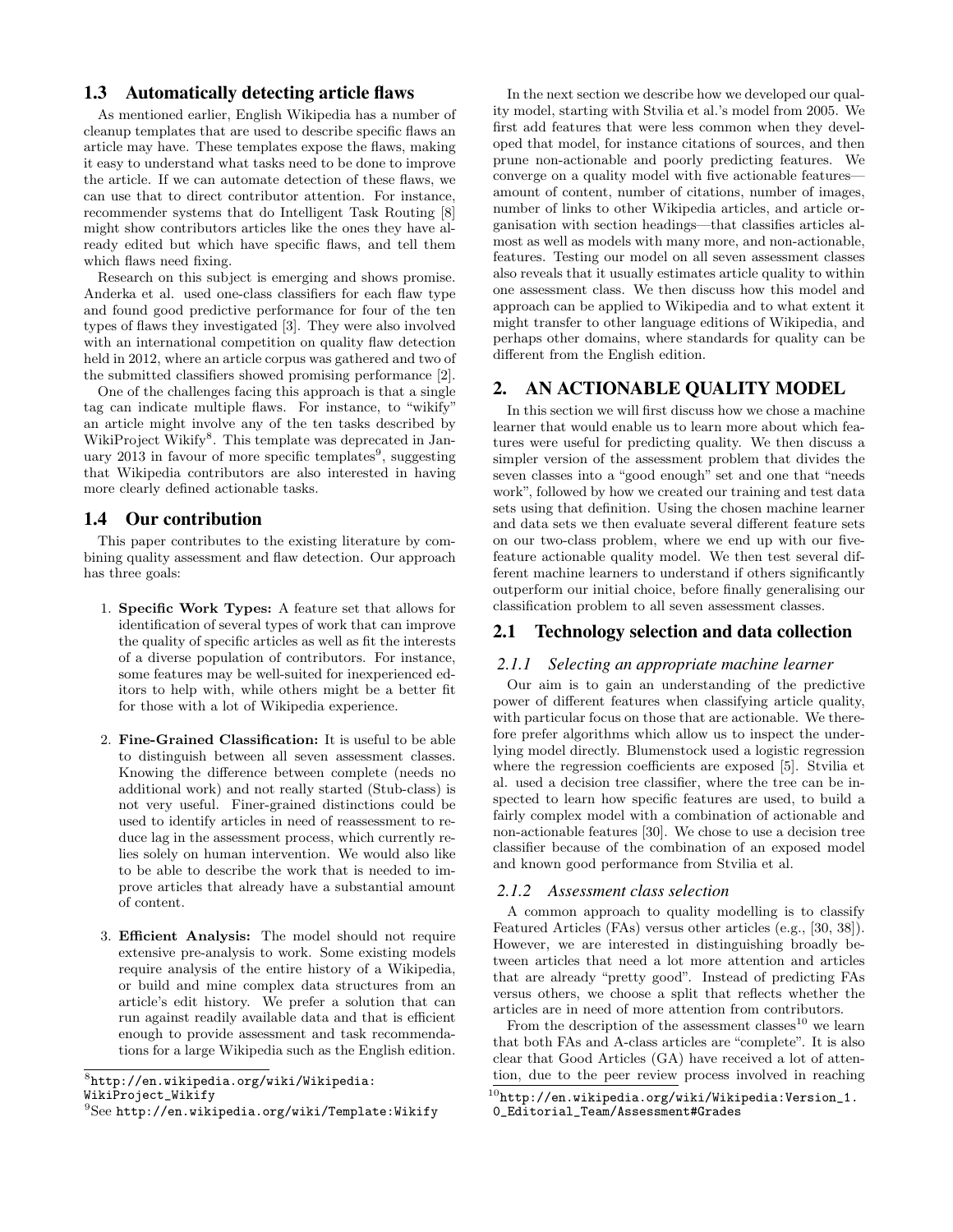GA status. Thus, we choose to split the article space into two classes: one class of articles not in need of more attention, which we label GoodEnough, containing FA, GA and A-class articles, and one class of articles needing more attention, which we label NeedsWork, containing B-, C-, Start-, and Stub-class articles. Because we include all classes of articles, and set our split not at the best (FA) or worst (Stub and Start) article classes, but somewhere in the middle, we expect this to be a challenging task.

#### *2.1.3 Data collection*

Having chosen a decision tree classifier as our technology and defined our classes as "GoodEnough =  $FA + GA + A$ " and "NeedsWork  $= B + C + Start + Stub$ ", we turn our attention to gathering articles for training and testing the classifier. Decision tree classifiers prefer training sets where there are roughly the same number of items in each class, so we set out to build such a dataset.

We gathered our data in the period of 27-29 May 2011. First we found the class with the fewest number of articles, which was A-class articles with  $827^{11}$ . Our plan was to select the same number of articles from FA, GA, and A, leading to a total of 2481 articles in the GoodEnough class, then sample another 2481 evenly distributed across the B, C, Start, and Stub classes to create a balanced dataset of roughly 5000 articles. However, when we crawled A-class articles using the category "Category:A-class articles", we found only 672  $actual$  articles<sup>12</sup>.

In the end, we gathered the 672 A-class articles and 800 each from FAs and GAs for a total of 2272 GoodEnough articles. We then chose 568 articles from each of the remaining four classes, for a total of 2272 NeedsWork articles. These were then split 50/50 into a training set and a test set. Note that these assessments are best guesses; a limitation of this data set is that the quality assessment assigned to articles may not reflect their true assessment class, or the underlying distributions in Wikipedia, because articles change in quality and some articles are not assessed.

#### 2.2 Establishing a baseline

We start our exploration of article quality assessment with Stvilia et al.'s early but well-known model as a baseline. This model was chosen because it has known good performance and contains a combination of actionable and less actionable features. There are a total of 18 features in all, some of which are added together to make it a seven-dimensional model as presented below.

- 1. Authority/Reputation  $= 0.2*$ NumUniqueEditors  $+ 0.2^*$ NumEdits  $+ 0.1^*$ Connectivity
	- $+ 0.3^*$ NumReverts  $+ 0.2^*$ NumExternalLinks
	- $+ 0.1*NumRegUserEdits + 0.2*NumAnonEdits$
- 2. **Completeness** =  $0.4^*$ NumBrokenWikilinks +  $0.4*$ NumWikilinks +  $0.2*$ ArticleLength
- 3. **Complexity** = Flesch-Kincaid Readability Score
- 4. Informativeness =  $0.6*$ InfoNoise  $0.6*$ Diversity + 0.3\*NumImages
- 5. Consistency =  $0.6*$ AdminEditShare +  $0.5*$ Age
- 6. Currency  $=$  Current article age in days
- 7. Volatility  $=$  Median revert time in minutes

Connectivity is the number of articles reachable through the editors of a given article. InfoNoise is the proportion of text content remaining after removing MediaWiki code and stopwords and stemming all words. Diversity is NumUniqueEditors/NumEdits. Other definitions can be found in the original paper [30].

Note that some features, such as the current article age or revert volatility, are practically impossible to directly change; others, involving the mix of anonymous-to-registered or admin-to-regular edits, are in principle actionable by recruiting new editors (or suppressing current ones) but in practise difficult for individuals to enact; while still others, such as the number of wikilinks<sup>13</sup> or images, might be more directly addressable by individual editors.

In order to identify reverts to calculate Volatility, we applied the approach of Priedhorsky et al., which uses regular expressions to match edit comments [25]. Edit comments are a text field used by contributors to describe the changes they have made in a revision. While this approach does not correctly identify all reverts [11], in May 2011 when we collected our dataset more resilient approaches would have required downloading the text of all revisions of each article to calculate hash values<sup>14</sup>. We also used Priedhorsky et al.'s approach to identify anti-vandal work and exclude antivandal edits from median revert time, as much vandal fighting is now handled by bots and software-assisted humans [13] and therefore does not properly reflect article controversy. Bot edits were identified by making a case-insensitive match of the username associated with the edit having a part that ends with "bot", for example "RamBot" and "MiszaBot III". The advantage of this approach is that it is fast, but it will miss bots that do not follow the common naming convention of bot accounts<sup>15</sup>. Checking if the account is a member of the "bot" user group should catch most or perhaps all of the missed bots that are officially registered with Wikipedia.

The Connectivity feature is the cardinality of the set of other articles edited by the editors of a specific article, after excluding bots and anti-vandal reverting editors from the set. At the time we gathered our data it was nontrivial to determine how reverts affect an article's history [10, 11]; thus we did not attempt to remove reverted editors when looking for connected articles.

Some of the data used in Stvilia et al.'s model is power law distributed, e.g., number of edits and number of editors. The paper did not specify whether they chose to log-transform these features, so we tested the model with both non-transformed and log-transformed. Non-transformed data had higher performance so we report it here.

We test this set of features using the C4.5 decision tree classifier and our training and test datasets described earlier. The overall classification results are listed in the "2005 model" column in Table 1. We report the following measures: True Positive Rate (TPR) for each class as well as an

 $^{15}$ http://en.wikipedia.org/wiki/WP:BOTACC

 $11$ This was according to "WP 1.0 Bot", which counts the number of articles in each quality class.

 $12$ The difference appears to come from "WP 1.0 Bot" using WikiProject listings of article assessment instead of counting articles tagged with this category.

<sup>&</sup>lt;sup>13</sup>Links to other Wikipedia articles.

<sup>14</sup>SHA1 hash values for all revisions are now available through Wikipedia's API.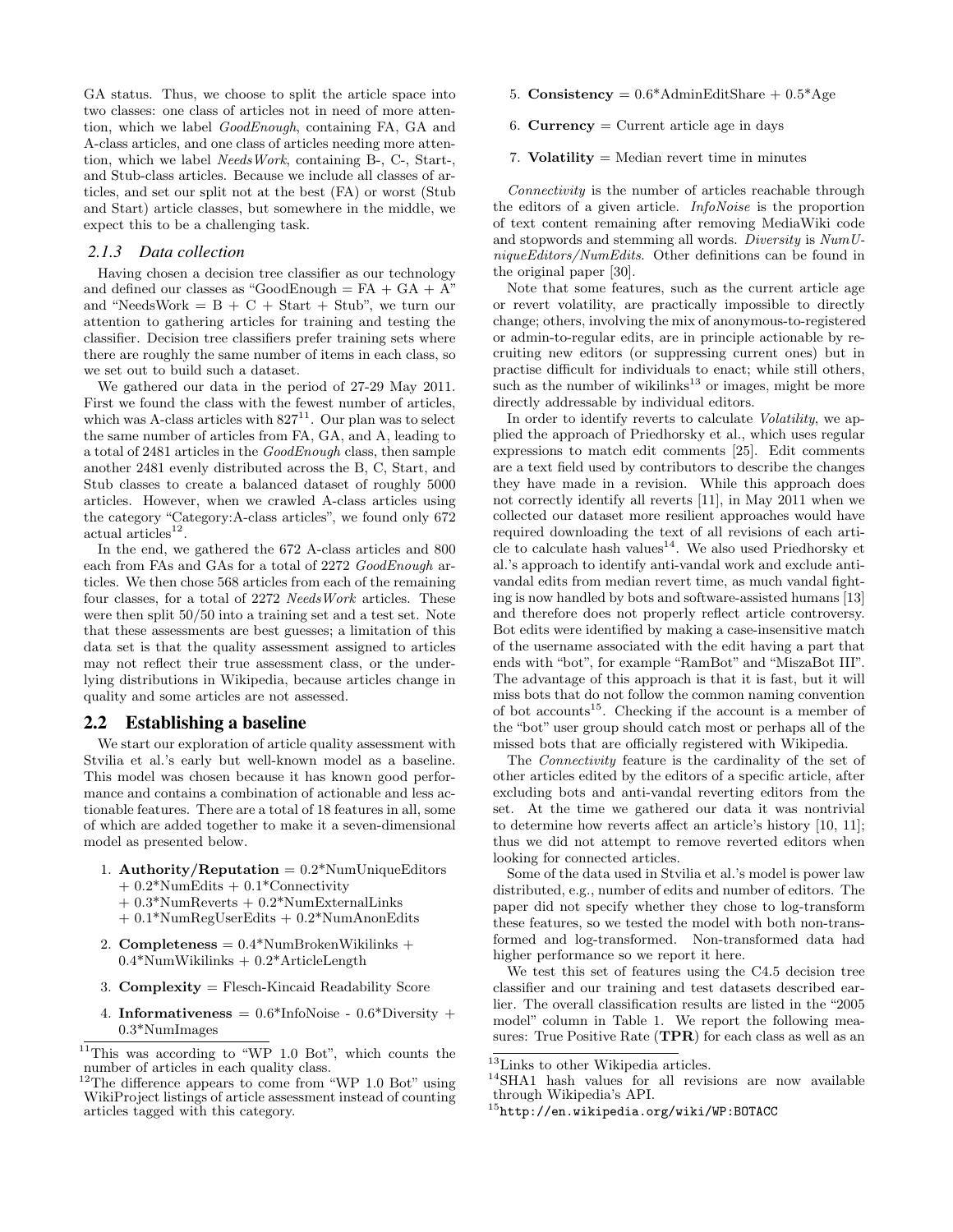overall weighted average, which allow us to judge the classifier's ability to correctly predict classes; Precision and Recall, which are widely used to judge performance when one class is more important; F-Measure, which represents a harmonic mean between precision and recall; and **ROC** (Receiver Operating Characteristic), which is commonly used to judge relative performance between classifiers for the tradeoff between true positive and false positive rates.

Because we defined our "GoodEnough" class to include Featured Articles, Good Articles, and A-class articles, while Stvilia et al. classified Featured Articles versus Random with Stub-class articles removed, we expect to see somewhat lower performance compared to theirs. As we see from Table 1, overall prediction performance comes in at 76.1%, while in their work they successfully classified over 90% of their articles.

## 2.3 New potential features

In addition to the features used in Stvilia et al.'s model, we are interested in introducing new features, including actionable features that suggest specific improvements and features that have become more common in Wikipedia since 2005. For instance we know that Wikipedia articles require sources for claims<sup>16</sup>. Previous research has shown that when readers judge the trustworthiness of Wikipedia articles, references to sources play an important part [23]. To capture the extent to which claims in the article are sourced we propose NumReferences, a measure of the number of citations, by counting the number of  $\langle$ ref $\rangle$ -tags which are used for footnote citations.

We also add a feature to capture the extent to which an article has been organised into sections (NumHeadings). Appropriate article structure and organisation is a common theme in the article assessment criteria and many Wikipedia articles have sections such as "See also" for linking to other relevant Wikipedia articles and "References" for listing the article's sources. Research has suggested that organising content in a wiki can help structure future contributions [26], meaning this feature can both reflect current article quality and improve future contributions.

Some of these added features might be good metrics by themselves, but it could also be that there is a relationship to the length of the article. For instance the raw number of cited claims is likely to be lower for a short article, but it might be that relative to its length it has an appropriate number of citations. We therefore add features to capture the relationship with article length, as in de la Calzada and Dekhtyar [9]: NumReferences/ArticleLength, NumImages/ArticleLength, NumWikilinks/ArticleLength, and Num-Headings/ArticleLength.

Because many good articles have an infobox, we add a binary  $(0/1)$  categorical feature for that. Lastly we add features for the number of templates and categories an article has (NumTemplates and NumCategories). High quality articles are likely to use templates for formatting of content and following Wikipedia conventions, whereas low quality articles might lack these. Similarly we suspect that high quality articles will be assigned to a number of categories, whereas low quality articles may be less likely to be categorised well.

We also propose an editor tenure metric to replace Stvilia et al.'s administrator edit share because the proportion of administrators to other contributors on English Wikipedia is now much lower [31]. While this is not an actionable feature, we are interested in understanding its effect on performance as previous research suggests that edits by experienced editors positively affect article quality [24, 27]. We want to capture a notion of total editor experience accumulated across all edits to an article, in both age (time since they registered) and number of edits. This leads us to log-transform the edit count, because it is known to be power-law distributed, and then linearly combine them for each edit a user makes to a specific article as follows:

$$
tenuretime(t, i) = t - t_{reg,i}
$$
\n<sup>(1)</sup>

$$
tenureedits(t, i) = log(nedits_{i, now} * t/(t_{now} - t_{reg,i}))
$$
 (2)

 $tenure(t, i) = tenuretime(t, i) + tenureedits(t, i)$  (3)

In the formulae above,  $t$  is the time user  $i$  edited the article,  $t_{reg,i}$  is the time user i registered their account, while  $nedits_{i,now}$  is user i's edit count as of when the calculation was done  $(t_{now})$ . We then sum  $tenure(t, i)$  for all registered non-reverting, non-bot editors of a given article to get our proposed metric Tenure.

#### 2.4 Building new models

We now turn our attention to investigating how different feature sets and machine learning technologies affect classification performance. We first modify two of Stvilia et al.'s features and add our proposed ones to create and evaluate a large model with 17 features. Then we describe how we iteratively tested and removed specific features to create a hybrid model with eight features, ending up with a model that only contains five actionable features. Lastly we evaluate the performance of other classifiers.

#### *2.4.1 Full model*

We start by modifying the seven dimensions so that the features become more clearly separated between the actionable and non-actionable, then add our proposed features. Separating ArticleLength from Completeness leaves it a measure of the number of wikilinks, and removing Diversity from Informativeness leaves that feature a measure of textual noise and number of images. The resulting model contains 17 dimensions, as previously defined unless noted, and will be referred to as the "full model". Table 2 lists all features ranked by their overall gain ratio as calculated by WEKA using cross-validation on the training set. Gain ratio is the measure used in a C4.5 decision tree to determine which feature to use when splitting between classes [33].

Training WEKA's C4.5 decision tree classifier using these 17 features results in a tree of size 153 with 77 leaves. It correctly classifies 1951 articles, or 85.9%, as shown in the "Full model" column in Table 1. This large increase in performance comes mainly from the NeedsWork class, which the seven feature model only correctly classified 68.3% of the time, while the full model correctly predicted 86.8% of the articles in that class.

## *2.4.2 Hybrid model*

One of the reasons for choosing to use a decision tree was the ability to inspect the tree to understand how the features were used and whether some would be good candidates for removal. Inspecting the tree trained on the full

 $^{16}$ http://en.wikipedia.org/wiki/Wikipedia: Verifiability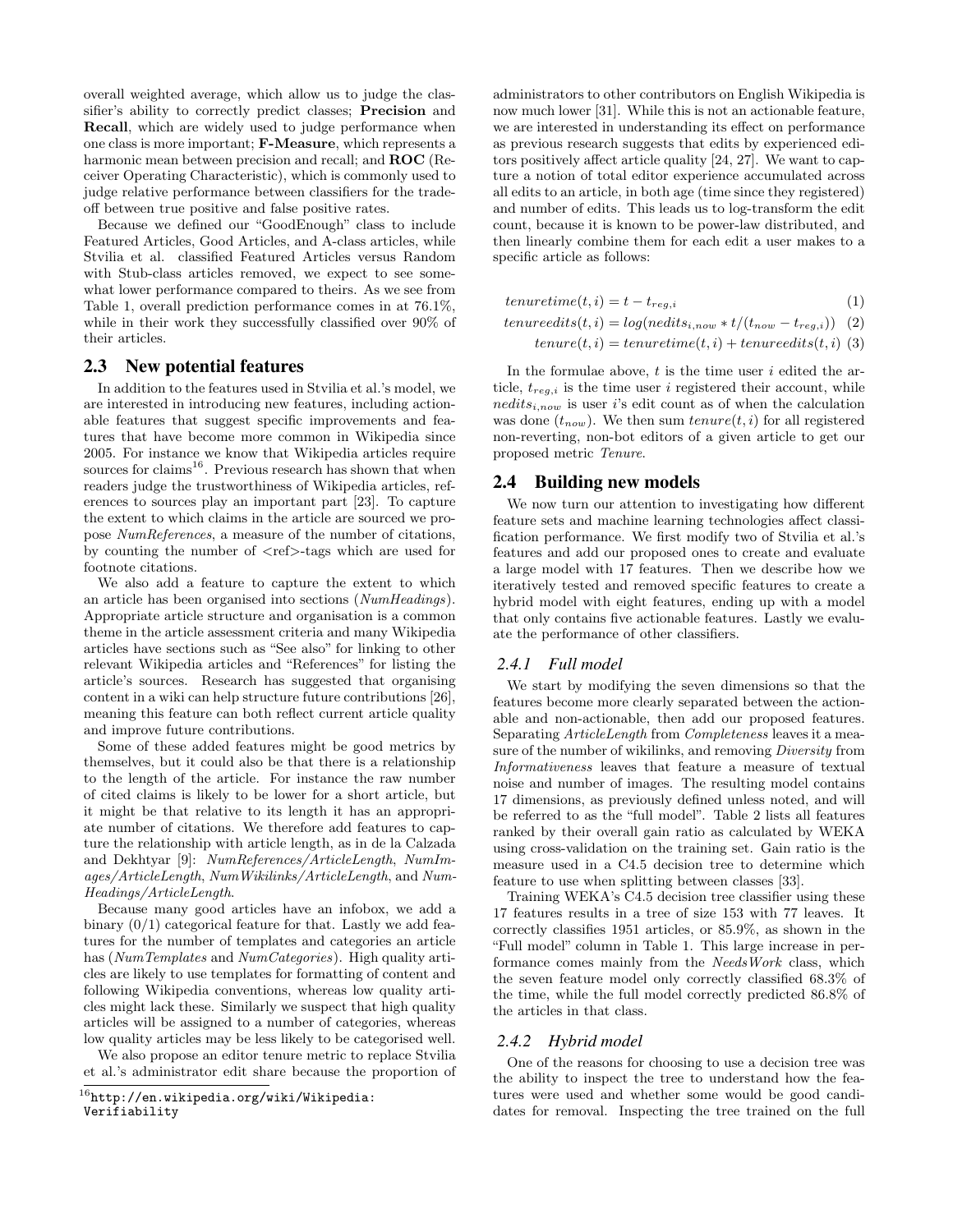|                       | $2005 \text{ model}$ | Full model           | Hybrid model         | Actionable model             |  |
|-----------------------|----------------------|----------------------|----------------------|------------------------------|--|
| Features              | Authority/Reputation | Authority/Reputation | Authority/Reputation |                              |  |
|                       | Completeness         | $Completeness*$      | $Completeness*$      | $Completeness^*$             |  |
|                       | Complexity           | Complexity           |                      |                              |  |
|                       | Informativeness      | Informativeness*     | Informativeness*     | Informativeness <sup>*</sup> |  |
|                       | Consistency          | Consistency          |                      |                              |  |
|                       | Currency             | Currency             |                      |                              |  |
|                       | Volatility           | Volatility           |                      |                              |  |
|                       |                      | ArticleLength        | ArticleLength        | ArticleLength                |  |
|                       |                      | Diversity            | Diversity            |                              |  |
|                       |                      | Tenure               | Tenure               |                              |  |
|                       |                      | NumHeadings          | NumHeadings          | NumHeadings                  |  |
|                       |                      | NumRefs/Length       | NumRefs/Length       | NumRefs/Length               |  |
|                       |                      | NumReferences        |                      |                              |  |
|                       |                      | NumHeadings/Length   |                      |                              |  |
|                       |                      | NumImages/Length     |                      |                              |  |
|                       |                      | NumWikilinks/Length  |                      |                              |  |
|                       |                      | HasInfobox           |                      |                              |  |
| GoodEnough TPR        | 0.839                | 0.849                | 0.899                | 0.898                        |  |
| <b>Needs Work TPR</b> | 0.683                | 0.868                | 0.854                | 0.833                        |  |
| Overall TPR           | 0.761                | 0.859                | 0.876                | 0.865                        |  |
| Precision             | 0.767                | 0.859                | 0.877                | 0.867                        |  |
| Recall                | 0.761                | 0.859                | 0.876                | 0.865                        |  |
| F-measure             | 0.760                | 0.859                | 0.876                | 0.865                        |  |
| $_{\rm ROC}$          | 0.792                | 0.863                | 0.884                | 0.883                        |  |

Table 1: Feature list and overall classification results of all four models. Features marked <sup>∗</sup> are modified as described in section 2.4.3. For a description of classification performance measures, see section 2.2.

model, we found that one feature was never used (NumWikilinks/ArticleLength) while some features (e.g., Authority, Complexity, and Currency) were mainly used in deep branches to distinguish between a small number of articles. We saw these features as likely candidates for removal to prevent over-fitting without a large impact on performance.

We also iteratively added and evaluated specific features or combinations of these as an alternative to a large feature set that leaves the classifier to figure out which ones are useful. The complete process is omitted for brevity, consisting of testing more than 30 models with various combinations of features. We kept features that created fairly simple trees, indicating they had good information gain, while performing on par with classification performance using the full feature set. Complexity, Volatility, and Currency were removed without impacting performance. The *Consistency* feature was dropped in favour of Tenure. The result is our "hybrid model" with eight features, combining actionable and nonactionable ones: Authority/Reputation, Completeness, Informativeness, Diversity, Tenure, ArticleLength, NumHeadings, and NumReferences/ArticleLength.

The "Hybrid model" column in Table 1 shows the overall performance of this hybrid model being slightly better than the one trained on the full list of features. It is correctly identifying more *GoodEnough* articles (89.9% compared to 84.9%) at the cost of misclassifying some additional NeedsWork articles (14.6% compared to 13.2%).

#### *2.4.3 Actionable model*

Because of our interest in actionable features, we next looked at the impact of removing all remaining non-actionable features from the model, resulting in our "actionable model" which contains only five dimensions $17$ :

- 1. Completeness =  $0.4*$ NumBrokenWikilinks + 0.4\*NumWikilinks
- 2. Informativeness  $= 0.6*$ InfoNoise  $+ 0.3*$ NumImages
- 3. NumHeadings
- 4. ArticleLength
- 5. NumReferences/ArticleLength

The "Actionable model" column in Table 1 shows that this model has comparable performance to the full and hybrid models. Our actionable model incorrectly regards a slightly larger proportion of Needs Work articles as high quality. This could be due to a lag in the assessment process, as discussed earlier: it may be that articles edited by highprofile editors are more likely to be reassessed. It could also be that those articles are more likely to be of high quality, as we argued when defining our Tenure metric. Since our five-feature model does not contain features for editor experience, it will instead regard articles as high quality based purely on content features.

#### 2.5 Alternative classifiers

The decision tree was useful for exploring and selecting features, and though it provided good performance, other classifiers might outperform it. We used some of WEKA's other available classifiers, including libSVM (Support Vector Machine), MultilayerPerceptron (neural network), JRip

<sup>&</sup>lt;sup>17</sup>For the definition of *InfoNoise*, see section 2.2.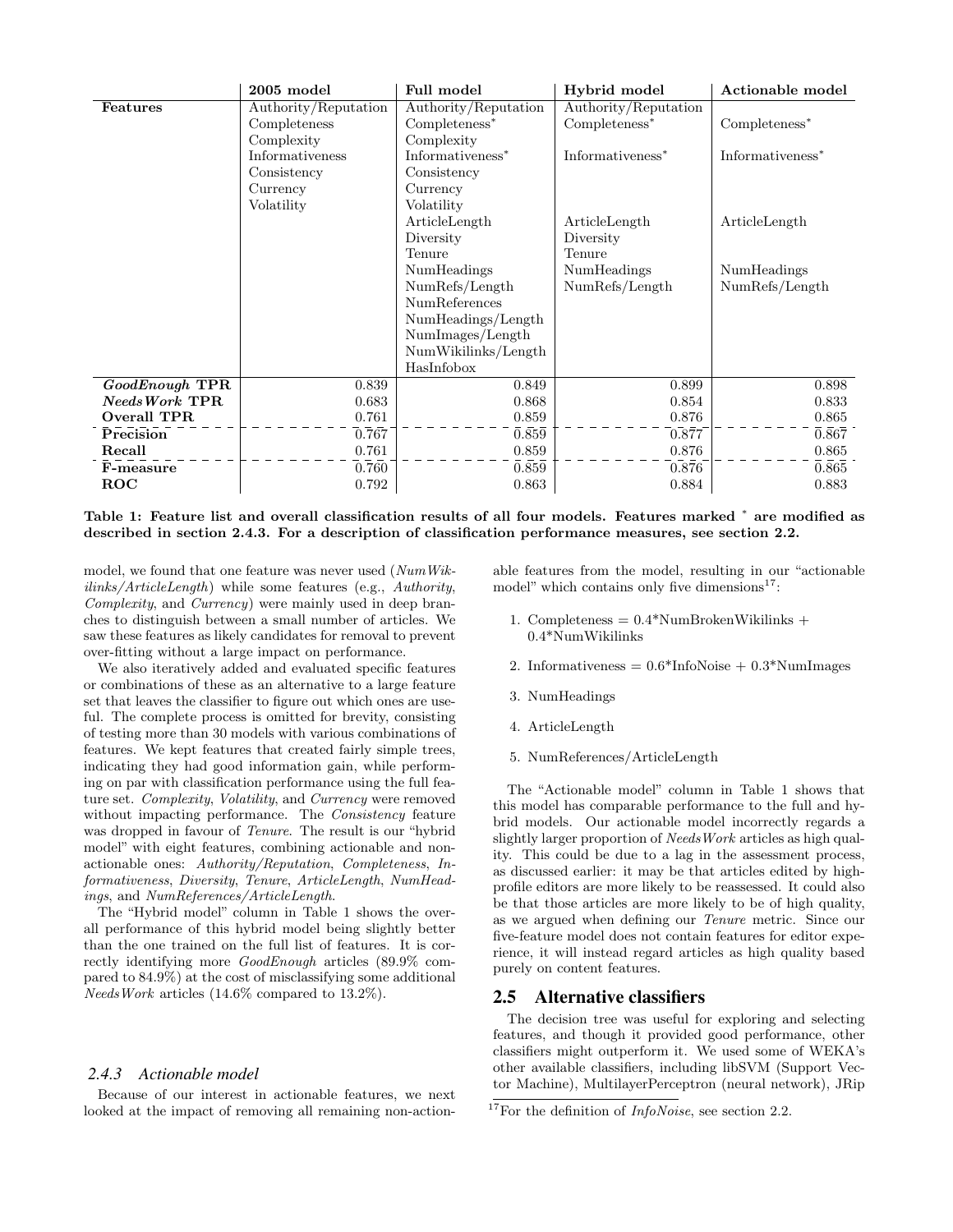| Rank                     | Feature                                                      | Overall gain ratio | Actionable     |
|--------------------------|--------------------------------------------------------------|--------------------|----------------|
|                          | NumReferences/ArticleLength                                  | $0.205 \pm 0.018$  | Yes            |
| $\overline{2}$           | NumReferences                                                | $0.190 \pm 0.012$  | Yes            |
| $\overline{\mathcal{E}}$ | ArticleLength                                                | $0.159 \pm 0.015$  | Yes            |
| $\overline{4}$           | Diversity                                                    | $0.135 \pm 0.006$  | No             |
| $\overline{5}$           | Tenure                                                       | $0.123 \pm 0.005$  | No             |
| $6\overline{6}$          | NumHeadings                                                  | $0.114 \pm 0.007$  | Yes            |
| $\overline{7}$           | NumHeadings/ArticleLength                                    | $0.105 \pm 0.004$  | Yes            |
| $\overline{8}$           | Informativeness = $0.6*$ InfoNoise + $0.3*$ NumImages        | $0.101 \pm 0.005$  | Yes            |
| 9                        | $Completeness = 0.4*Num Broken Wikilinks + 0.4*NumWikilinks$ | $0.101 \pm 0.003$  | Yes            |
| 10                       | NumImages/ArticleLength                                      | $0.099 \pm 0.002$  | Yes            |
| 11                       | NumWikilinks/ArticleLength                                   | $0.091 \pm 0.003$  | Yes            |
| 12                       | Authority/Reputation                                         | $0.081 \pm 0.003$  | N <sub>o</sub> |
| 13                       | Consistency                                                  | $0.055 \pm 0.002$  | No             |
| $\overline{14}$          | Volatility                                                   | $0.043 \pm 0.002$  | No             |
| 15                       | Currency                                                     | $0.025 \pm 0.002$  | No             |
| 16                       | HasInfobox                                                   | $0.018 \pm 0.002$  | Yes            |
| 17                       | Complexity                                                   | $0.016 \pm 0.002$  | Yes            |

Table 2: Overall gain ratio evaluation for all 17 features.

| Classifier           | $GE$ TPR. | TPR.<br>N W | Overall TPR | Precision | Recall | <b>F-measure</b> | <b>ROC</b> |
|----------------------|-----------|-------------|-------------|-----------|--------|------------------|------------|
| <b>RandomForest</b>  | 0.889     | 0.856       | 0.872       | 0.873     | 0.872  | 0.872            | 0.939      |
| C4.5                 | 0.898     | 0.833       | 0.865       | 0.867     | 0.865  | 0.865            | 0.883      |
| MultiLayerPerceptron | 0.889     | 0.824       | 0.857       | 0.858     | 0.857  | 0.856            | 0.904      |
| JRip                 | 0.882     | 0.800       | 0.841       | 0.843     | 0.841  | 0.841            | 0.871      |
| LibSVM               | 0.886     | 0.662       | 0.774       | 0.789     | 0.774  | 0.771            | 0.774      |
| SimpleLogistic       | 0.824     | 0.708       | 0.766       | 0.769     | 0.766  | 0.765            | 0.843      |

Table 3: Classification results for all classifiers, actionable model with five features, ranked by F-measure. GE TPR and NW TPR are True Positive Rate for the GoodEnough and Needs Work class, respectively.

(rule-based), SimpleLogistic (logistic regression), and RandomForest with 100 trees. All classifiers used WEKA's default options, with the exception of the random forest, which was tested with sizes from 10 (the default) up to 1000. We report results based on a random forest size of 100 as it had the best performance.

We tested both the full model with 17 features and the 5-feature actionable model<sup>18</sup>. The results for both feature sets were comparable, with only minor improvements in both cases, so we report results for the actionable model in Table 3. These results indicate that we might need a different set of features to tease out the benefit of specific classifiers, something which future research could look into.

#### 2.6 Predicting all assessment classes

Our investigation of actionable features is motivated by our interest in using those features to help contributors increase the quality of articles. Being able to distinguish between all seven assessment classes could support other quality-related use cases. We might be able to identify articles that need reassessment (e.g., candidates to become Featured Article), allow users to focus on particular quality levels (e.g., avoiding Stub-class articles or looking for articles near the borderline of quality classes), or highlight ways the classes differ on specific features. Distinguishing between all seven classes has also received relatively little research attention, despite its interestingness as a problem. While the difference between a Featured Article and a Stubclass article may be large enough to make it straightforward to differentiate between them, the boundaries between some of the other classes (e.g., between C-class and B-class) are likely to be less well-defined because there are smaller differences in the assessment criteria and because of errors and lag in assessment.

In these evaluations we reuse our existing training and test datasets, but do not collapse them into two classes. We again evaluate both the full model with 17 features and the actionable model with five features; as before, the results are comparable. We also tested all of the classifiers described in the last section, and again the random forest classifier was the highest-performing classifier. Thus, below we report only on the results for the random forest classifier using the five-feature model. We then discuss how the results differ depending on the classifier and feature set.

Table 4 shows the performance of a random forest classifier with 100 trees using the actionable model with five features to classify all seven classes. In this table we also report the false positive rate (FPR), which is the proportion of other articles predicted to belong to a given class and allows us to judge the confusion between classes. Overall the classifier only correctly classifies 42.5% of the articles, showing that this is a very difficult classification problem. Some of the classes are easier to predict than others, with performance on Featured Article (FA) and Stub-class of 60.3% and 57.7%, respectively. As we speculated above, results are worst in the middle for A-, B-, and C-class articles.

The full confusion matrix is shown in Table 5. Two important patterns emerge from this matrix. First is that there

<sup>18</sup>The SVM classifier was not run on the large feature set as the high dimensionality leads to poor performance.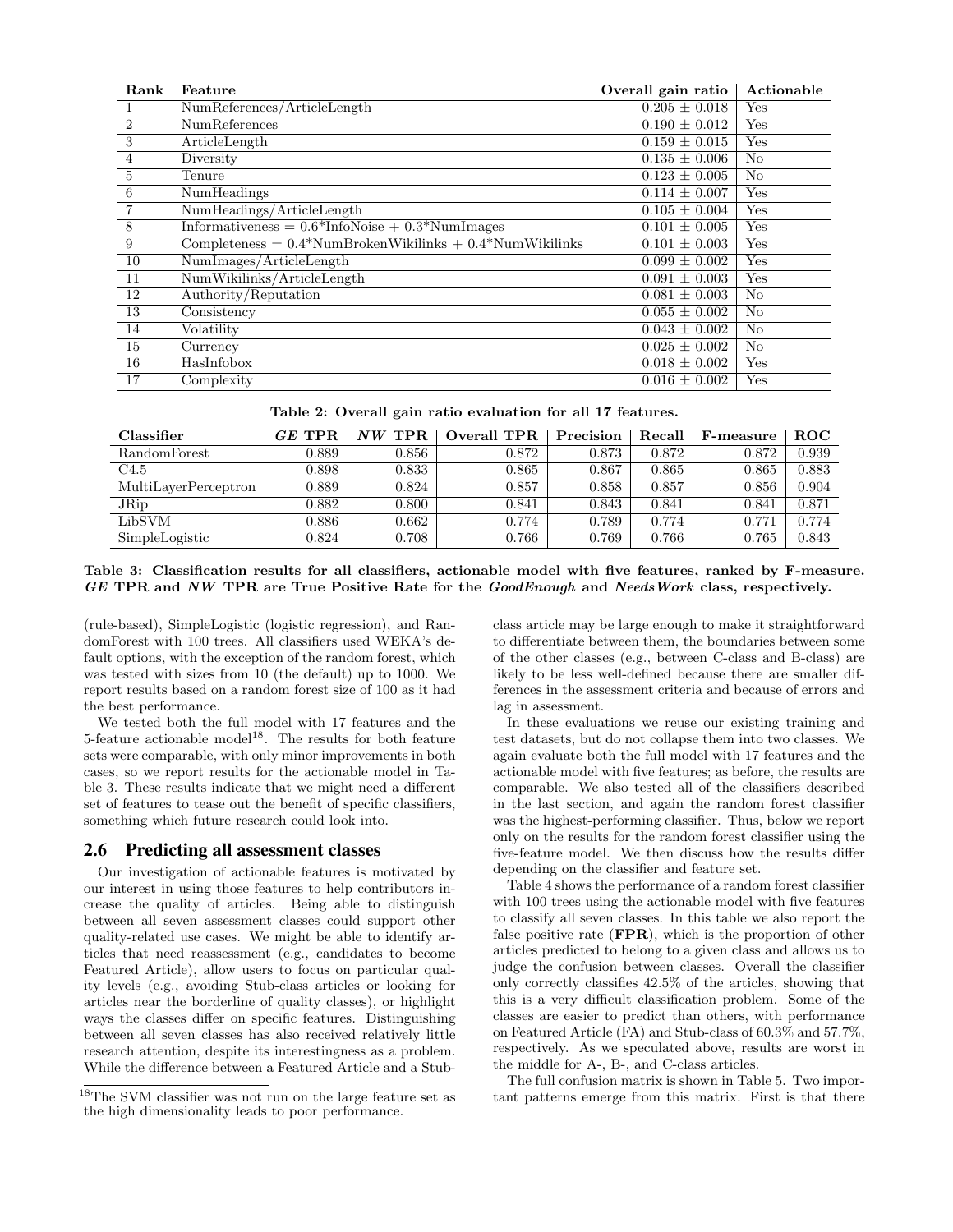| Class          | TPR.  | FPR.  | Precision | Recall | F-measure | <b>ROC</b> |
|----------------|-------|-------|-----------|--------|-----------|------------|
| FA             | 0.603 | 0.165 | 0.439     | 0.603  | 0.508     | 0.857      |
| G A            | 0.433 | 0.126 | 0.424     | 0.433  | 0.428     | 0.806      |
| А              | 0.289 | 0.079 | 0.388     | 0.289  | 0.331     | 0.733      |
| B              | 0.327 | 0.096 | 0.327     | 0.327  | 0.327     | 0.764      |
| $\overline{C}$ | 0.292 | 0.102 | 0.290     | 0.292  | 0.291     | 0.772      |
| Start          | 0.405 | 0.088 | 0.398     | 0.405  | 0.401     | 0.825      |
| Stub           | 0.577 | 0.021 | 0.796     | 0.577  | 0.669     | 0.934      |
| Overall        | 0.425 | 0.101 | 0.436     | 0.425  | 0.425     | 0.813      |

Table 4: Classification results per class for all seven assessment classes, using the actionable model with five features and a random forest classifier with 100 trees.

|                         | FA  | GА  | A        | B   | C              | <i>Start</i> | Stub | No. articles |
|-------------------------|-----|-----|----------|-----|----------------|--------------|------|--------------|
| FA                      | 241 | 83  | 62       | 11  | $\overline{2}$ |              | 0    | 400          |
| GA                      | 128 | 173 | 58       | 21  | 17             | 3            | 0    | 400          |
| Α                       | 123 | 63  | 97       | 19  | 18             | 12           | 4    | 336          |
| B                       | 29  | 40  | 18       | 93  | 74             | 27           | 3    | 284          |
| $\overline{\mathbf{C}}$ | 22  | 37  | 9        | 72  | 83             | 51           | 10   | 284          |
| <b>Start</b>            | 6   | 11  | 6        | 50  | 71             | 115          | 25   | 284          |
| Stub                    | 0   |     | $\theta$ | 18  | 21             | 80           | 164  | 284          |
| No. articles            | 549 | 408 | 250      | 284 | 286            | 289          | 206  | 2272         |

Table 5: Confusion matrix for classification of all seven assessment classes, actionable model with five features, random forest classifier with 100 trees. Bold rows show correct class, italic columns show predicted class. The highlighted diagonal shows correctly classified articles.

is a lot of confusion between FA, GA, and A-class articles. Both FA and A-class articles are defined as "complete", thus they should mostly differ by what comes out of the FA review process. Our model does not appear to capture that difference, with 123 of the 400 A-class articles (30.1%) predicted to be Featured Articles.

The second pattern is that the classifier is pretty good at getting within one class, and tends to err on the high side. If we allow the classifier to be off by one class<sup>19</sup>, it correctly identifies 1747 articles, or 76.9%. This still might be useful for human-in-the-loop tasks such as reviewing quality assessments, but probably does not perform well enough for automatic tasks such as filtering articles out of suggestion lists based on quality class.

If we relax the requirement that features be actionable, and test the full 17-feature model, we see a gain in overall performance from 42.5% to 48.3%. FA and GA are the classes with large gains, improving their true positive rate to 74% and 57%, respectively. The other classes see little or no improvement, indicating that distinguishing between the remaining classes requires other types of features. This suggests that use cases which do not need actionability, such as assessment, would benefit from using a richer feature set.

When it comes to performance differences between different types of classifiers, we found that some perform very well on certain classes. The neural network and rule-based classifiers performed well on the Featured Article class, but the latter struggles with C-class articles. We see this as a good opportunity for future research to look at ensemble methods to exploit the advantages of some of the classifiers when it comes to predicting specific assessment classes.

This completes our model-building exploration. We have found that a simple set of five numeric  $f$ eatures<sup>20</sup> provides good performance for assessing Wikipedia article quality using a decision tree or random forest classifier. Our initial problem divided English Wikipedia's seven assessment classes into two classes depending on whether the articles appeared to need more attention or not, but we also saw promising performance on predicting all seven classes.

# 3. DISCUSSION

As we saw in the previous section, building an actionable quality model for Wikipedia is realisable. We now discuss the impact and limitations of our findings, starting with revisiting the three goals we defined in the introduction.

## 3.1 Meeting model goals

Our first goal, Specific Work Types, sought "a feature set that allows for identification of several types of actionable work." We ended up with a model that contains five features, of which two relate to the overall content and its organisation (ArticleLength and NumHeadings), while the three others relate to specific content features, including wikilinks, images, and citations. The model should therefore cater to both those who are interested in researching content to add to an article, as well as those interested in more precisely defined tasks such as adding an image or finding sources for specific claims.

Goal number two, labelled Fine-Grained Classification, was "the ability to evaluate between quality of articles across all seven assessment classes." We found it feasible to predict multiple classes, although with a fair amount of uncertainty. As we will discuss below, this problem has not received much attention in the research literature and is an area where we see several opportunities for valuable contributions.

Our last goal, Efficient Analysis, required that our model "does not require system-wide pre-analysis to work." Unlike some other techniques which require computation or maintenance of large amounts of historical data, or which need

<sup>19</sup>Where FA=FA or A; A=FA, A, or B; Stub=Stub or Start.  $20$ <sup>20</sup>The specific features are listed at the end of section 2.4.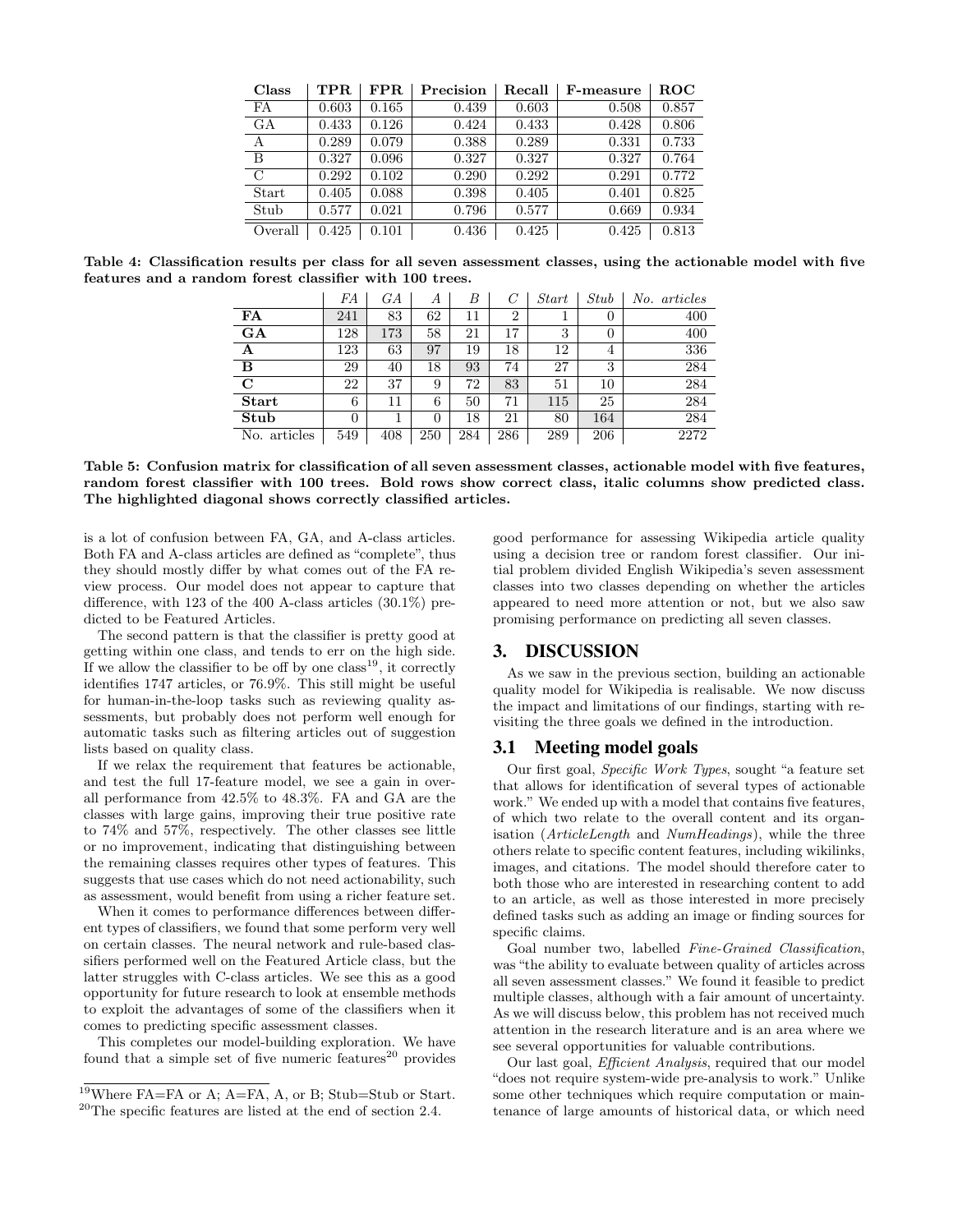data about an article's edit history, our model only requires readily available descriptive measures of an article's current text and does not perform complex analysis. Because it does require access to the article text, performance will be limited by how quickly that can be retrieved. Our current implementation is written in Python with a Java-based XML-RPC service for classification, and uses Wikipedia's API for text retrieval. It uses the Wikimedia Toolserver<sup>21</sup> for wikilink and image metadata, and processes about three articles per second. It is therefore currently able to support non-realtime tasks on the scale of assessing quality for a WikiProject with thousands of articles. While it can easily be parallelised for further speed improvements, it might still not be fast enough for real-time assessment on the revision level of large Wikipedias.

#### 3.2 Uses, improvements, and limitations

We now turn our attention to possible uses of our findings, their limitations and implications for both the English edition and Wikipedia in general, and potential directions for future research.

An actionable quality model can be turned on its head; instead of being used to classify articles it can calculate how a contribution affects quality and thereby measure the value of contributions. This can be used to estimate the value of a single revision, which can then be aggregated to calculate value on the article, editor, WikiProject, or community level. Existing measures of contributor value include counting the number of edits [19], variations on survival of contributions [1, 15, 25], and estimated amount of labour hours [12]. Our approach is more directly tied to article quality than any of these. Future research could look into its suitability for measuring editor or contribution value and how exposing these notions of value affect the community, or whether it allows for catching borderline cases of vandalism not already caught by vandal-fighting tools.

As we have seen, our model allows for predicting quality using all seven assessment classes, although with a fair amount of uncertainty. What is the effect of showing assessment of an article's quality on people's willingness to contribute? Keegan and Gergle found that quality begets edits (i.e., higher quality leads to more edits) [18]. Does this also occur if the contributors are aware of the assessed quality before they decide to edit? Their willingness to contribute might also be related to how many views the article gets; we have been running live experiments on English Wikipedia aiming to find answers to these questions.

In addition to overall quality assessment, we can use the model to show which tasks are needed and how much each of them might improve quality. Exposing this information might also motivate contributors to edit. Task information could be aggregated into a pool of articles needing specific tasks, allowing us to make recommendations based on work type rather than, or in addition to, article topic, which might increase the utility of recommendations from tools such as SuggestBot [8]. Previous research has shown that some Wikipedia editors prefer to do particular kinds of tasks some of the time [36], which work type-based suggestions could be a good fit for. More generally, predicting the kinds of work an editor likes to do would be an interesting research problem that actionable quality models might help address.

While our actionable quality model has a healthy blend of features, a potential drawback is that none of the tasks associated with these features may be well suited for inexperienced Wikipedia editors. Newcomers might instead prefer tasks that are easier, shorter, or require less Wikipediaspecific knowledge, such as copy edits. Our model did start out with the Flesch-Kincaid readability index as one feature, but as in Dalip et al. [16], readability was found to not be a strong predictor. Future work could investigate what tasks are performed by users depending on their experience level and to what extent it is possible to detect if an article has flaws matching those tasks.

We investigated the feasibility of predicting article quality across all of English Wikipedia's seven assessment classes. Our results indicate that doing so accurately is difficult and that there are likely subtle differences between some classes, but we found that prediction to within one assessment class is feasible. Reviewing the existing literature suggests that this problem has not seen extensive interest, even though these classes have been in use for several years. This can therefore be a promising venue for future research, perhaps through gathering a vetted data set and holding a classification contest similar to the Wikipedia participation challenge in  $2011^{22}$  and the flaw detection contest held in 2012 [?].

Doing this could provide a better understanding of quality differences between assessment classes. Certain features may be most predictive for certain classes, or particular kinds of work may be associated with moving between specific assessment levels. Improving an article from Stub- to Startclass might require vastly different actions than moving from A-class to Featured Article. Are the features at higher levels more subtle than the ones we discovered, where "add more content" and "add sources" dominated? These investigations might also lead to methods that allow us to measure the evolution of Wikipedia quality over time.

The ability to predict all seven assessment classes could also allow us to identify articles that appear to be incorrectly assessed, which we could then expose to contributors for consideration. As described in section 2.1.2, a limitation of our data set is how accurate the assessments are. For instance it could be that different users have different mental models of what a B-class article is, or that an article has substantially changed since it was assessed. A tool that allows easy access to likely candidates for reassessment could potentially both reduce assessment lag while also making articles within each assessment class more homogeneous.

Finally, looking at how different language editions approach the problem quality might be fruitful. As discussed in the introduction, the notion of quality differs between languages [28], something we experienced firsthand when we attempted to apply our classifier to the Swedish and Norwegian language editions. Where English Wikipedia uses footnote citations extensively, these languages instead often have a bibliography section and no inline citations, rendering our NumReferences/ArticleLength feature useless. While adopting the English Wikipedia's use of footnotes for citations could unify behaviour and allow our model to work across languages, each language also reflects cultural heritage for encyclopaedias, making it worth discussing to what extent such unification would be desirable.

 $^{21}$ http://toolserver.org

 $^{22}$ https://en.wikipedia.org/wiki/Wikipedia:

Wikipedia\_Signpost/2011-10-31/Recent\_research